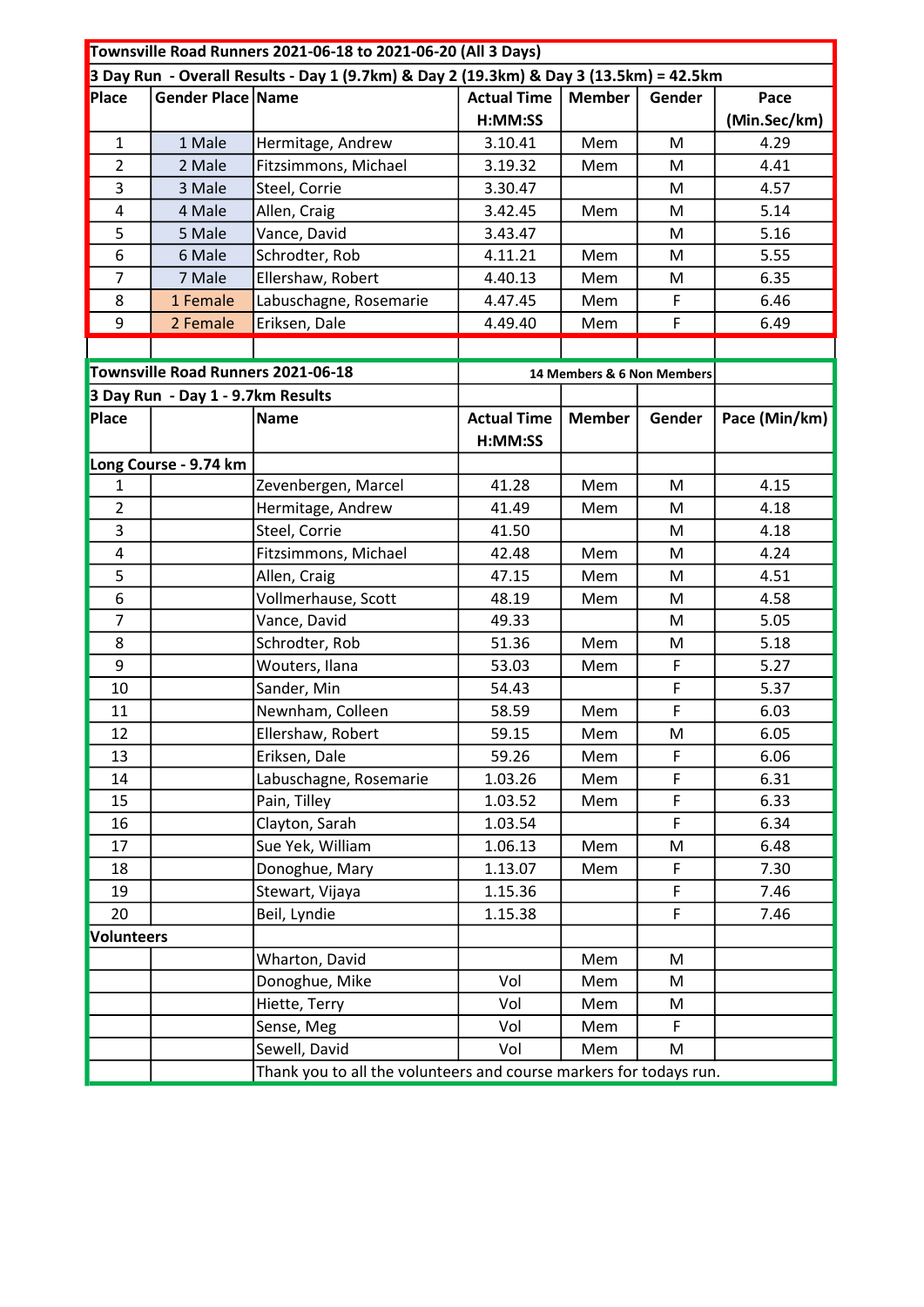| Townsville Road Runners 2021-06-19 |  |                                                                    | 10 Members & 4 Non Members |               |        |               |  |
|------------------------------------|--|--------------------------------------------------------------------|----------------------------|---------------|--------|---------------|--|
| 3 Day Run - Day 2 - 19.3km Results |  |                                                                    |                            |               |        |               |  |
| Place                              |  | <b>Name</b>                                                        | <b>Actual Time</b>         | <b>Member</b> | Gender | Pace (Min/km) |  |
|                                    |  |                                                                    | H:MM:SS                    |               |        |               |  |
| Long Course - 19.3km               |  |                                                                    |                            |               |        |               |  |
| 1                                  |  | Hermitage, Andrew                                                  | 1.30.00                    | Mem           | M      | 4.40          |  |
| $\overline{2}$                     |  | Fitzsimmons, Michael                                               | 1.35.03                    | Mem           | M      | 4.55          |  |
| 3                                  |  | Steel, Corrie                                                      | 1.40.02                    |               |        | 5.11          |  |
| 4                                  |  | Vance, David                                                       | 1.44.57                    |               | M      | 5.26          |  |
| 5                                  |  | Thompson, Gary                                                     | 1.47.06                    | Mem           | M      | 5.33          |  |
| 6                                  |  | Allen, Craig                                                       | 1.47.08                    | Mem           | M      | 5.33          |  |
| $\overline{7}$                     |  | Schrodter, Rob                                                     | 2.04.02                    | Mem           | M      | 6.26          |  |
| 8                                  |  | Carter, Brendan                                                    | 2.07.34                    | Mem           | M      | 6.37          |  |
| 9                                  |  | Wouters, Ilana                                                     | 2.11.16                    | Mem           | F      | 6.48          |  |
| 10                                 |  | Ellershaw, Robert                                                  | 2.18.36                    | Mem           | M      | 7.11          |  |
| 11                                 |  | Labuschagne, Rosemarie                                             | 2.18.40                    | Mem           | F      | 7.11          |  |
| 12                                 |  | Clayton, Sarah                                                     | 2.26.49                    |               | F      | 7.36          |  |
| 13                                 |  | Eriksen, Dale                                                      | 2.26.49                    | Mem           | F      | 7.36          |  |
| 14                                 |  | Norton, Nancy                                                      | 2.35.00                    |               | F      | 8.02          |  |
|                                    |  |                                                                    |                            |               |        |               |  |
| <b>Volunteers</b>                  |  |                                                                    |                            |               |        |               |  |
|                                    |  | Donoghue, Mary                                                     |                            | Mem           | F      |               |  |
|                                    |  | Donoghue, Mike                                                     |                            | Mem           | M      |               |  |
|                                    |  | Sense, Meg                                                         |                            | Mem           | F      |               |  |
|                                    |  | Sewell, David                                                      |                            | Mem           | M      |               |  |
|                                    |  | Vollmerhause, Scott                                                |                            | Mem           | M      |               |  |
|                                    |  | Wharton, David                                                     |                            | Mem           | M      |               |  |
|                                    |  | Zevenbergen, Marcel                                                |                            | Mem           | M      |               |  |
|                                    |  | Newnham, Colleen                                                   |                            | Mem           | F      |               |  |
|                                    |  | Thank you to all the volunteers and course markers for todays run. |                            |               |        |               |  |